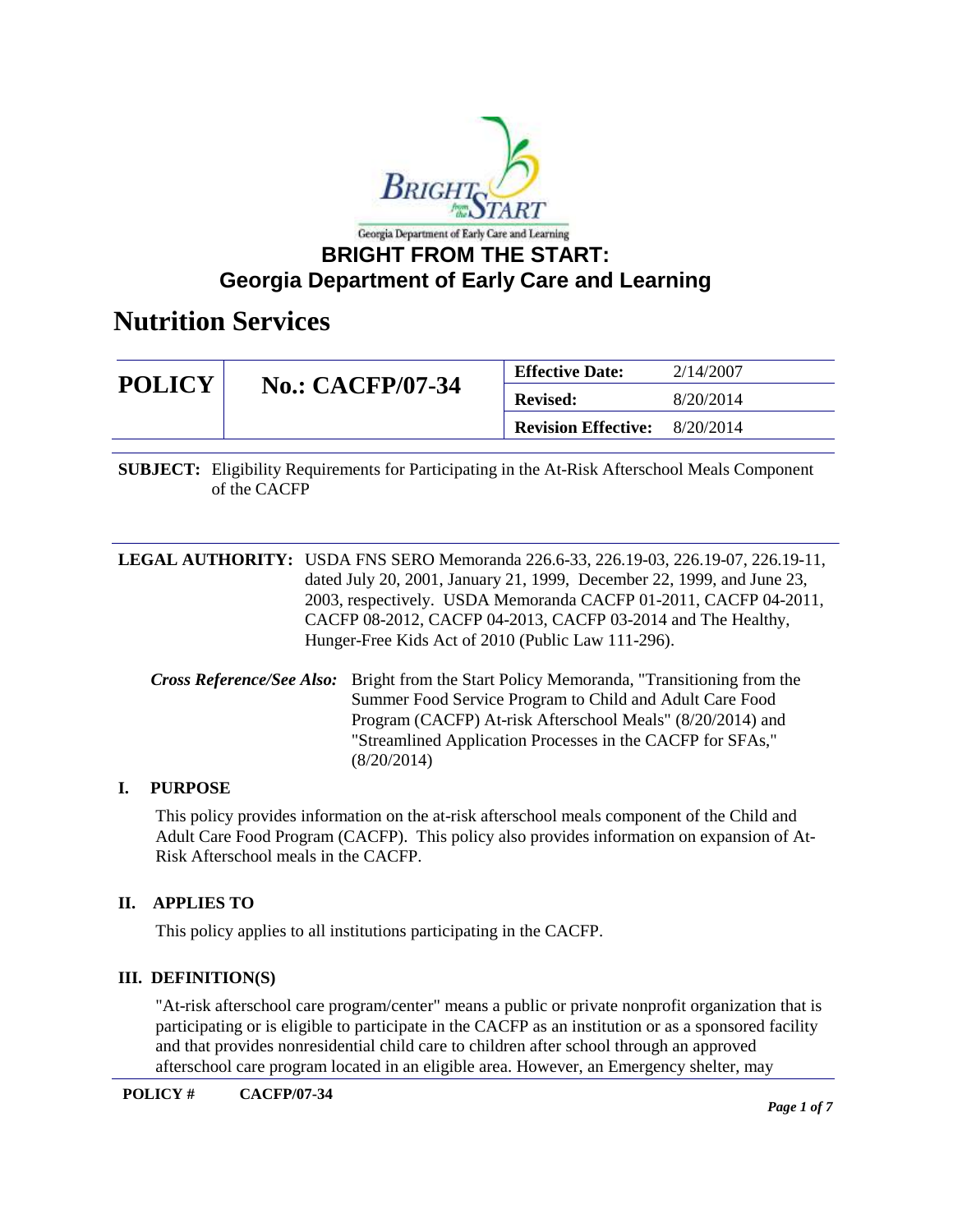| <b>POLICY</b> |                         | <b>Effective Date:</b>     | 2/14/2007<br>8/20/2014 |
|---------------|-------------------------|----------------------------|------------------------|
|               | <b>No.: CACFP/07-34</b> | <b>Revised:</b>            |                        |
|               |                         | <b>Revision Effective:</b> | 8/20/2014              |

participate as an at-risk afterschool care center without regard to location.

"At-risk afterschool meal" means a meal that meets the requirements described in §226.20(b)(6) and/or (c)(1), (2), or (c)(3), that is reimbursed at the appropriate free rate and is served by an atrisk afterschool care center as defined in this section, which is located in a State designated by law or selected by the Secretary as directed by law.

"At-risk afterschool snack" means a snack that meets the requirements described in §226.20(b)(6) and/or (c )(4) that is reimbursed at the free rate for snacks and is served by an at-risk afterschool care center as defined in this section.

"Eligible area" means the attendance area of an elementary, middle, or high school in which at least 50 percent of the enrolled children are certified eligible for free or reduced price school meals.

"Free meal" means a meal served under the Program to a participant from a family which meets the income standards for free school meals; or to a child who is automatically eligible for free meals by virtue of "SNAP", FDPIR, or TANF recipiency; or to a child who is a Head Start participant; or to a child who is receiving temporary housing and meal services from an approved emergency shelter; or to an adult participant who is automatically eligible for free meals by virtue of "SNAP" or FDPIR recipiency or is a SSI or Medicaid participant. Regardless of whether the participant qualified for free meals by virtue of meeting one of the criteria of this definition, neither the participant nor any member of their family shall be required to pay or to work in the food service program in order to receive a free meal.

"For-profit center" means a child care center, outside-school-hours care center, or adult day care center providing nonresidential care to adults or children that does not qualify for tax-exempt status under the Internal Revenue Code of 1986. A for-profit center serving children must meet the definition of Child care center or Outside-school-hours care center as defined in this section and one of the following conditions during the calendar month preceding initial application or reapplication (Children who only participate in the at-risk afterschool snack component of the Program must not be considered in determining this percentage): (1) Twenty-five percent of the children in care (enrolled or licensed capacity, whichever is less) are eligible for free or reducedprice meals; or (2) Twenty-five percent of the children in care (enrolled or licensed capacity, whichever is less) receive benefits from title XX of the Social Security Act and the center receives compensation from amounts granted to the States under title XX (Children who only participate in the at-risk afterschool snack component of the Program must not be considered in determining above listed percentages).

"Institution" means a sponsoring organization, child care center, outside-school-hours care center,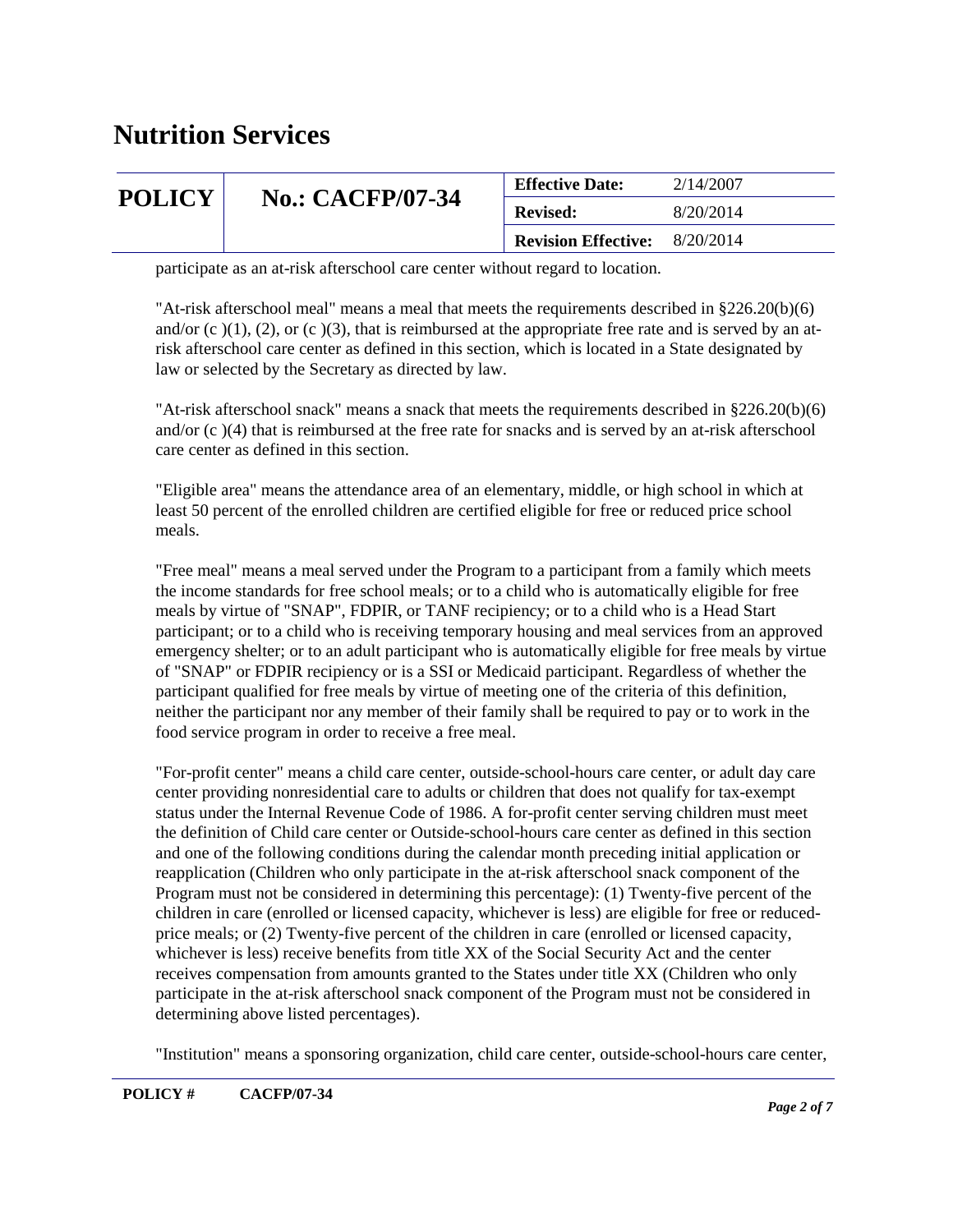| <b>POLICY</b> |                         | <b>Effective Date:</b>     | 2/14/2007 |
|---------------|-------------------------|----------------------------|-----------|
|               | <b>No.: CACFP/07-34</b> | <b>Revised:</b>            | 8/20/2014 |
|               |                         | <b>Revision Effective:</b> | 8/20/2014 |

emergency shelter, or adult day care center participating in the CACFP. (7 C.F.R. § 226.2). It also includes homeless shelters and "at-risk" after school care programs.

"Person with disabilities" means a person of any age who has one or more disabilities, as determined by the State agency, and who is enrolled in an institution or child care facility serving a majority of persons who are age 18 and under.

### **IV. POLICY**

### A. Center Eligibility

To qualify for the At-risk Afterschool Meals Program component of the CACFP, the at-risk afterschool care program must:

(1) Be area eligible. This means the at-risk afterschool care program must be located in a school zone of any elementary, middle, or high school in which 50 percent or more of the enrolled children are eligible for free and reduced-priced school meals. The Free and Reduced Lunch Data is used to determine whether any schools in the same school zone have 50 percent or more of the children eligible for free and reduced price school meals. Please Note: Area eligibility based upon school data is the ONLY method for establishing site eligibility. Census data may not be used to determine area eligbility in the at-risk afterschool meals component of the CACFP. In addition, sites may not collect paticipant income information to establish eligibility.

(2) Operate a program that includes regularly scheduled and planned educational and/or enrichment activities in a structured and supervised setting organized to provide care after the school day has ended. Activities must be facilitated and supervised by staff of the afterschool program and provide for interaction and teaching opportunities between staff and enrollees. Therefore, programs that only provide time for students to complete homework would not qualify as an educational/enrichment activity.

(3) Be operated by a nonprofit organization with tax exempt status under the Internal Revenue Code of 1986, or a for-profit organization that receive compensation from grants to the States under Title XX of the Social Security Act which in the State of Georgia means having at least 25% of the participants enrolled or its licensed capacity, whichever is less, receive child care subsidy benefits provided by Childcare and Parent Services and distributed through local Department of Family and Children Services. This requirement must be met during the calendar month preceding initial application or annual reapplication for Program participation.

If a for-profit organization is operating only an at-risk after school care program, it has to qualify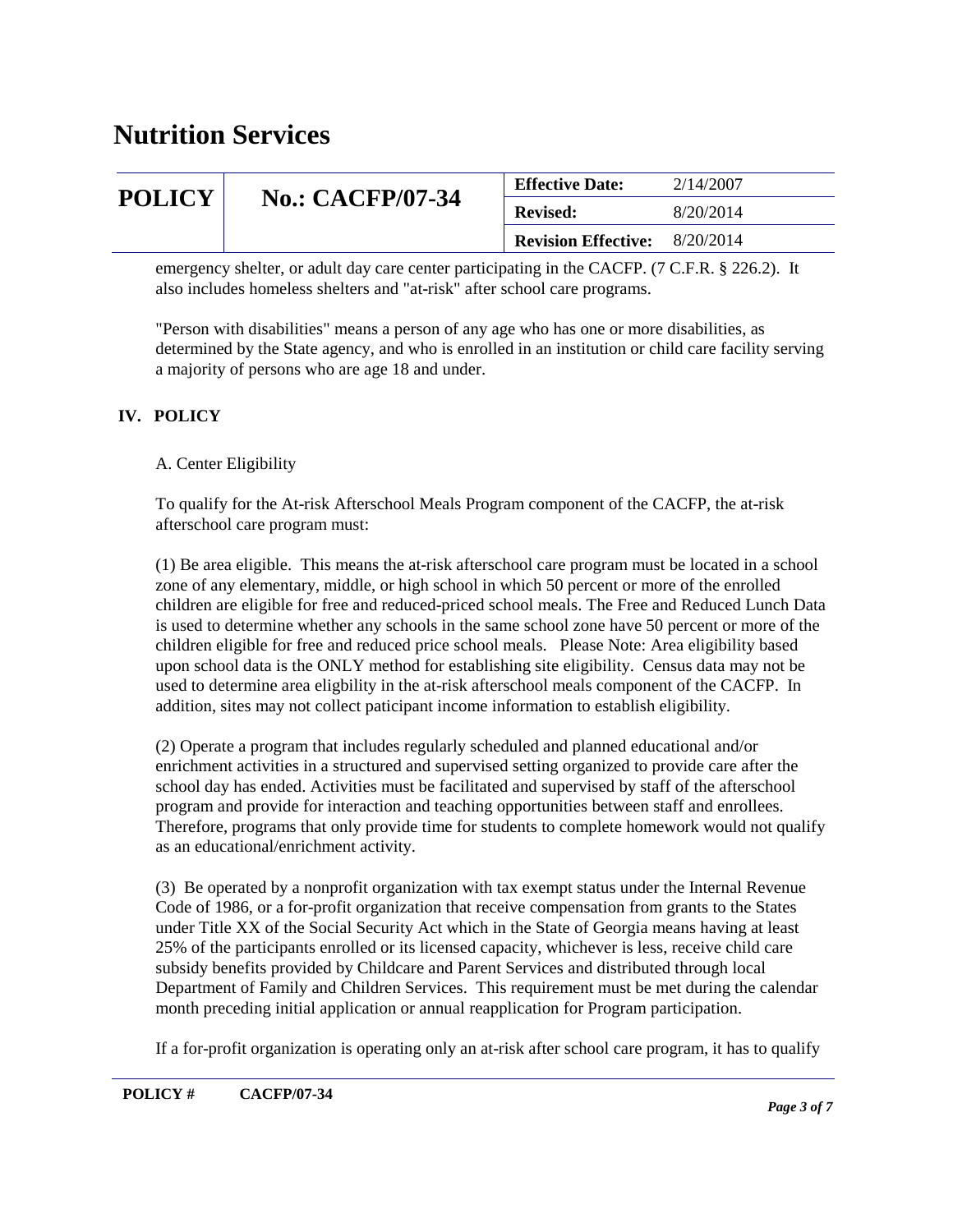| <b>POLICY</b> |                         | <b>Effective Date:</b>     | 2/14/2007 |
|---------------|-------------------------|----------------------------|-----------|
|               | <b>No.: CACFP/07-34</b> | <b>Revised:</b>            | 8/20/2014 |
|               |                         | <b>Revision Effective:</b> | 8/20/2014 |

first by having 25% free and reduced participants, or Title XX participants as an outside school hours center.

#### Other Center Eligibility

While the at-risk afterschool meals component of CACFP is primarily geared towards nontraditional child care centers such as drop in afterschool programs, traditional child care centers already participating in the CACFP also may participate. In this situation, children who do not attend school would continue to participate in the traditional CACFP meal service provided by the center, even during the "afterschool" hours. Please Note: Centers operating both the traditional and at-risk afterschool meals component of CACFP may only claim a total of two meals and one snack or one meal and two snacks, per child, per day, including the afterschool snack.

Schools that operate longer than the traditional school day may be eligible for at-risk afterschool meal reimbursement, provided that it operates a school day that is at least one hour longer than the minimum number of school day hours required for the comparable grade levels by the local educational agency in which the school is located.

Emergency shelters that operate afterschool programs with educational enrichment activities for homeless children and youth during the school year may participate without regard to location.

#### Ineligible Childcare Programs

Day care homes and organized athletic programs engaged in interscholastic or community level competitive sports only (i.e., youth sports leagues such as "Babe Ruth" and "PopWarner" baseball leagues, community soccer and football leagues, area swim teams) that restrict or exclude children on the basis of particular skills or interests do not qualify for the at-risk afterschool meals component of CACFP. However, afterschool care programs which include supervised athletic activity may participate if they are "open to all" and do not limit membership for reasons other than space or security or, where applicable, licensing requirements. For example, an after school police athletic league program that uses sports and recreational activities to provide constructive opportunities for community youth could be approved to participate.

#### B. Licensure or Approval

Federal Regulations do not require at risk afterschool centers to receive Federal, State, or local licensing or approval as a condition of eligibility; however, if State or local authorities require licensing or approval, then the center would have to be licensed or approved to participate in the CACFP. In Georgia, afterschool programs are required to be licensed unless the program has been determined to be exempt and has received an exemption from the appropriate state agency. Bright from the Start: Georgia Department of Early Care and Learning (DECAL) is the state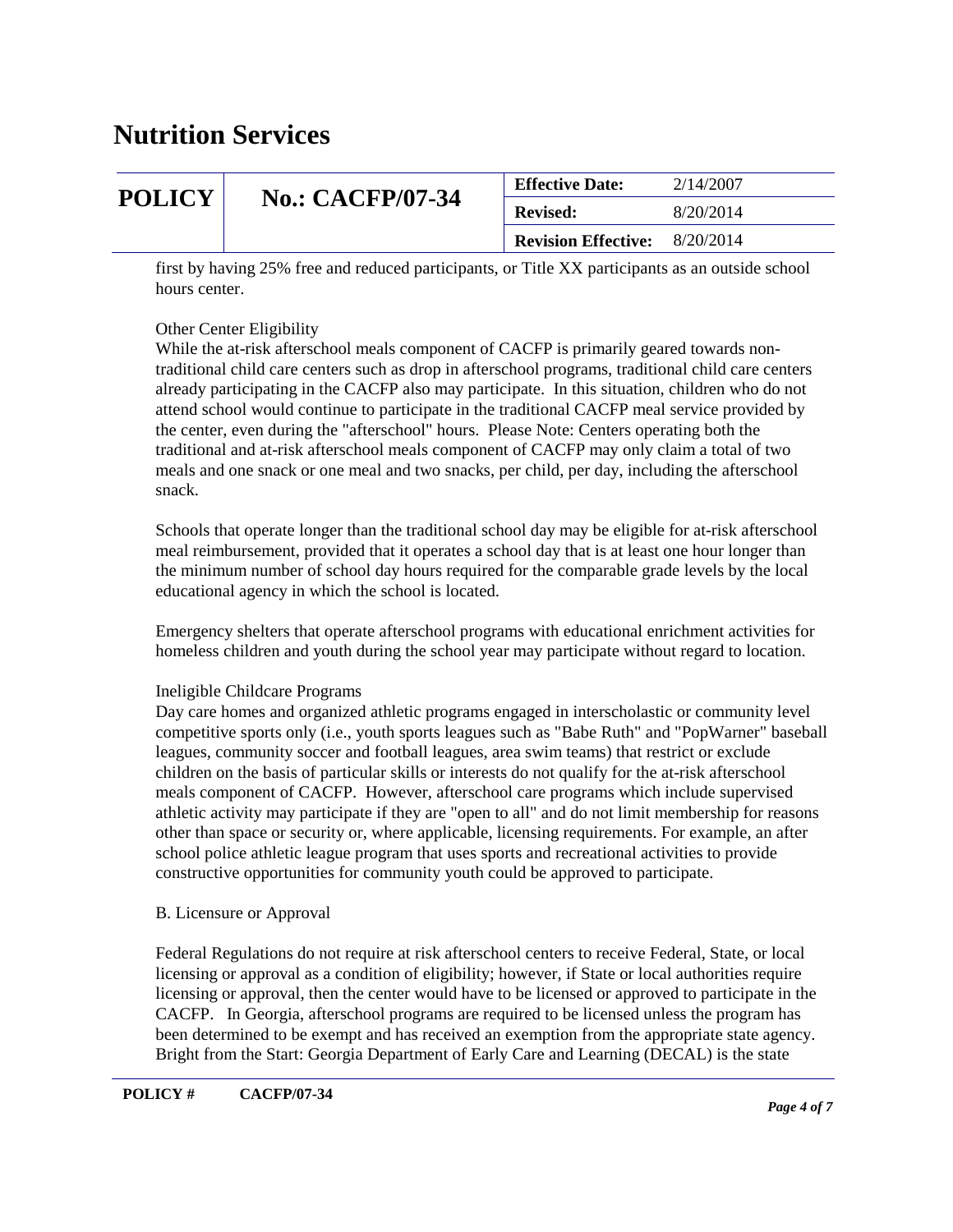| <b>POLICY</b> |                         | <b>Effective Date:</b>     | 2/14/2007 |
|---------------|-------------------------|----------------------------|-----------|
|               | <b>No.: CACFP/07-34</b> | <b>Revised:</b>            | 8/20/2014 |
|               |                         | <b>Revision Effective:</b> | 8/20/2014 |

agency that grants licenses or exemptions for non-residential childcare facilities. Those sites not required to be licensed must meet State or local health and sanitation standards. If there is no State or local health and safety standards required for the type of program, no other approval is needed. Centers other than programs operated by a public school system, any government entity, or Head Starts are required to submit their letter from the child care licensing agency indicating their exemption.

#### C. Participant Eligibility

At-risk afterschool programs may claim reimbursement only for meals and snacks served to children who participate in an approved afterschool program and who are age 18 or under at the start of the school year. Programs may be either drop-in or enrolled. Reimursement may also be claimed for participants who turn age 19 during the the school year. There is no age limit for persons with disabilities.

Since the primary purpose of the at-risk afterschool care program is to assist schools and organizations that operate organized programs of care which include educational or enrichment activities known to help reduce or prevent children's involvement in juvenile crime or other high risk behavior, only those children which attend a school age program or persons with disabilities that attend a program throughout the day and attend the center after the school/program day has ended are eligible.

Children, who are of pre-primary grade (i.e. Head Start, Even Start, or Pre-K) and who are participating in an eligible afterschool care program after their regularly scheduled early education program, may be claimed for reimbursement (For Example: Serving lunch to children after half-day kindergarten or half-day Head Start Program is allowable through the at-risk afterschool meals component of the CACFP because their school day has ended. However, the same children receiving lunch at school cannot receive lunch at the at-risk afterschool program as well). Children who do not participate in a structured early education program would continue to participate in the traditional CACFP meal service provided by the center and cannot be claimed under the At-risk Afterschool Meals Program. Centers operating both the traditional and at-risk components of the CACFP may only claim a total of two snacks and one meal or two meals and one snack, per child per day.

Centers may enroll children that attend school outside the school zone, but schools outside the center's zone cannot be used to qualify the center for the at risk afterschool care program.

#### D. Times of Operation

Snacks and meals served in the at risk afterschool care program can only be claimed during the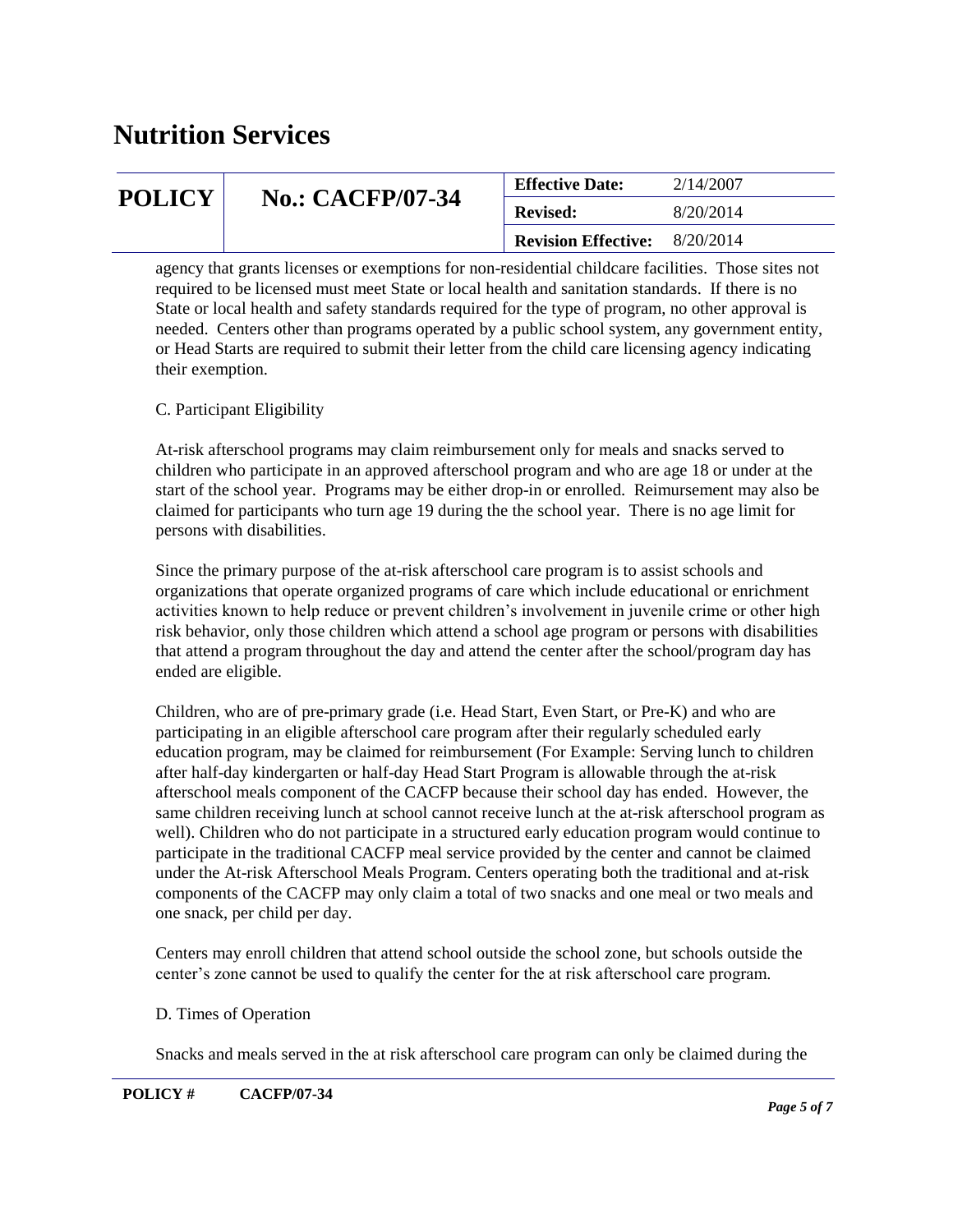| <b>POLICY</b> |                         | <b>Effective Date:</b>     | 2/14/2007 |
|---------------|-------------------------|----------------------------|-----------|
|               | <b>No.: CACFP/07-34</b> | <b>Revised:</b>            | 8/20/2014 |
|               |                         | <b>Revision Effective:</b> | 8/20/2014 |

regular school year. Snacks and meals can be claimed if they are served at any time of the day on weekends and during holiday breaks during the school year, but cannot be claimed during summer vacation. (To claim snacks and meals during the summer break, the program may participate in the Summer Food Service Program).

Centers that reside in school zones where schools are in session year round, may continue to claim during holiday breaks during the school year, but if there is a distinct summer break, for example a five week break between the end of a school year and the beginning of the next, snacks and meals can not be claimed during that period.

#### E. Reimbursement

All institutions participating in the at-risk afterschool meals component of CACFP are eligible to claim reimbursement at the free rate for up to one snack and one meal served to each eligible participant per day. At-risk afterschool meals and snacks must be served free of charge and are reimbursed at the applicable free rates (7 CFR Part 226.17a(n)).

#### **V. PROCEDURE(S)**

Applying for the At-risk Afterschool Meals Program

A new organization applying to operate an At-risk Afterschool Meals Program must submit an application along with all supporting documents requested on the application checklist. Organizations that are currently approved to operate the CACFP and are adding the at-risk after school program to their currently approved application will complete the At-risk Afterschool Meals Program application only. Institutions who are adding a site that never participated in the CACFP will be required to submit an application based on the Add-a-Site Checklist specific for each institution's type. Centers must contact the local school district to determine which schools are located in the school zone of the physical address of the center. The center must then check the Free and Reduced Price Lunch Data supplied by Bright from the Start, which can be found on the agency website. Any of the schools in the center's school zone that meet the 50 percent requirement can be used to qualify the center as eligible. The Free and Reduced Lunch Data is obtained from the Department of Education and is updated on the Bright from the Start website by February 15th each year. Area eligibility determinations are valid for five years from the beginning of the month in which the determination was made. Whenever a determination of a center's eligibility is made, the most recent data available at the time must be used.

Centers who are not licensed or exempt from licensure by Bright from the Start's Child Care Services Division must check with their local environmental health agency to determine if any type of approval is needed to operate the food service program proposed. When no State or local